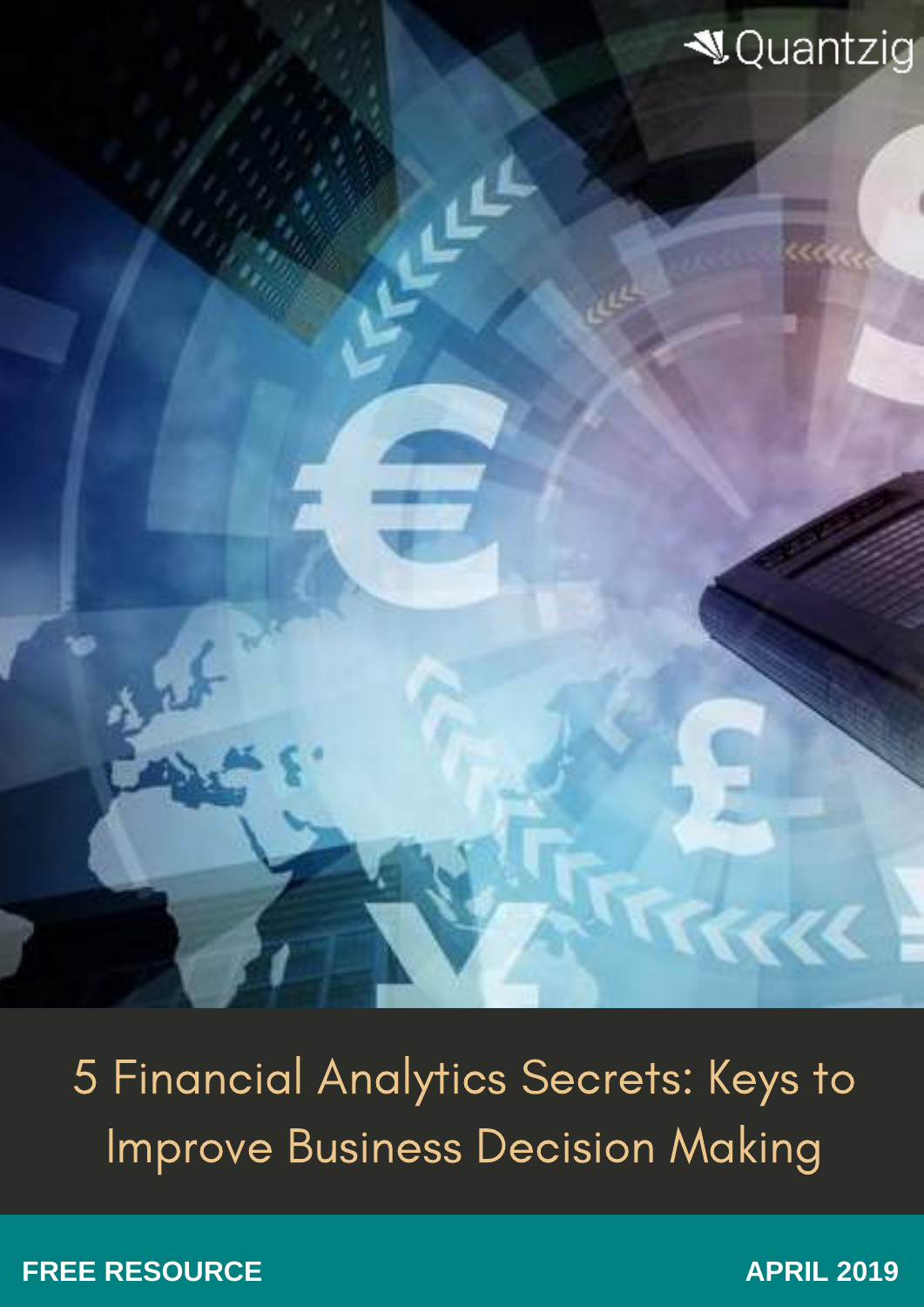

# **TABLE OF CONTENTS**

#### 01 ABOUT QUANTZIG

02 INTRODUCTION

03 IMPORTANCE OF FINANCIAL ANALYTICS FOR BUSINESSES

#### 04

FINANCIAL ANALYTICS SECRETS THAT WILL HELP BUSINESSES IN SMART DECISION MAKING

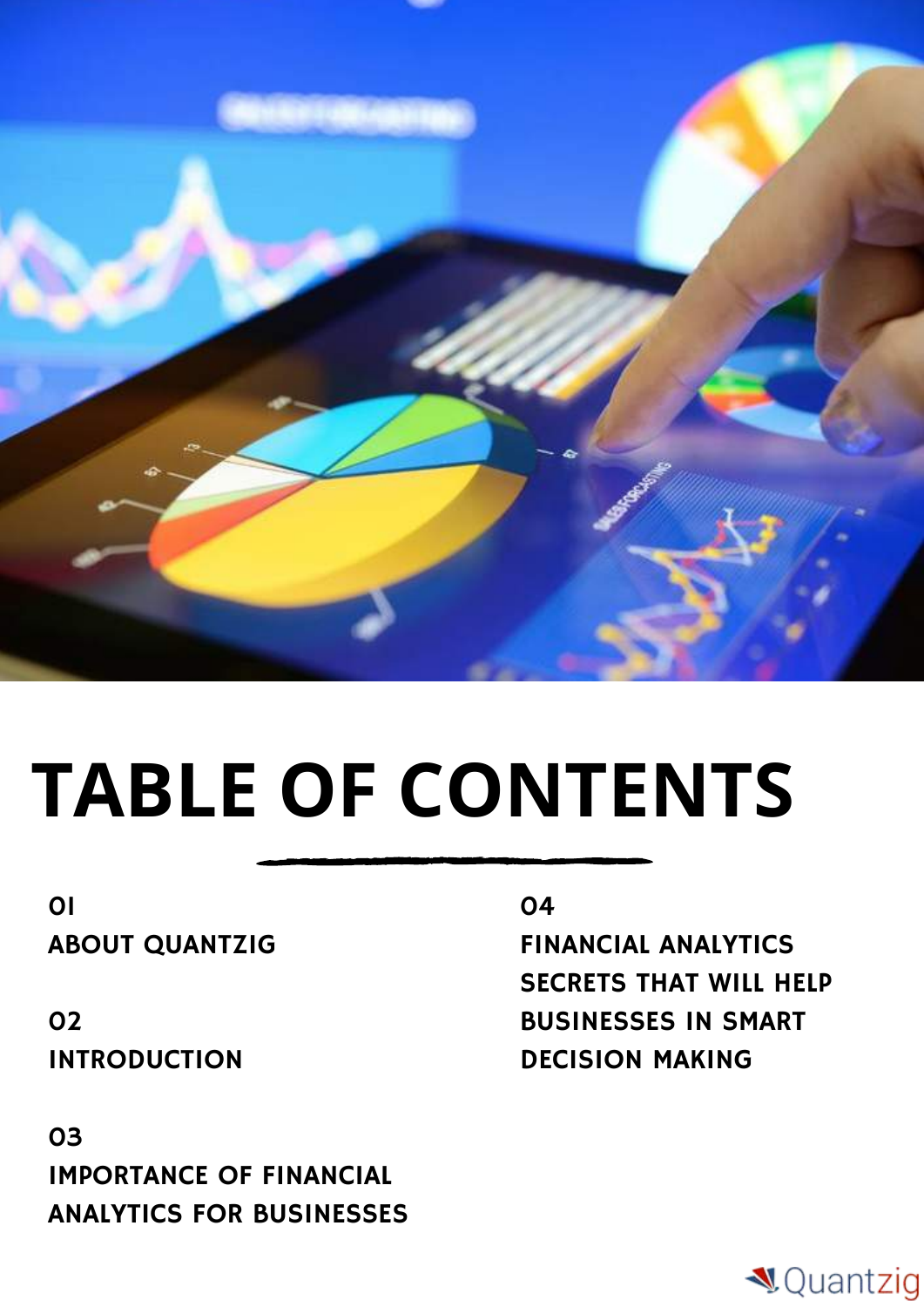# JT QUANTZIG

At Quantzig, we firmly believe that the capabilities to harness maximum insights from the influx of continuous information around us is what will drive any organization's competitive readiness and success.

Our objective is to bring together the best combination of analysts and consultants to complement our clients with a shared need to discover and build those capabilities and drive continuous business excellence.

# OUR CORE **COMPETENCIES**

Our core specialty lies in offering a complete range of analytics solutions and services that help in strategic decision making across industrial sectors.

# OUR OBJECTIVE

Our objective is to bring together the best combination of analysts and consultants to complement our clients with a shared need to discover and build those capabilities and drive continuous business excellence.

## [REQUEST](https://www.quantzig.com/request-a-demo?utm_source=WP17&utm_medium=WPWeek17&utm_campaign=WPWeek17) A DEMO

**√**Quantziq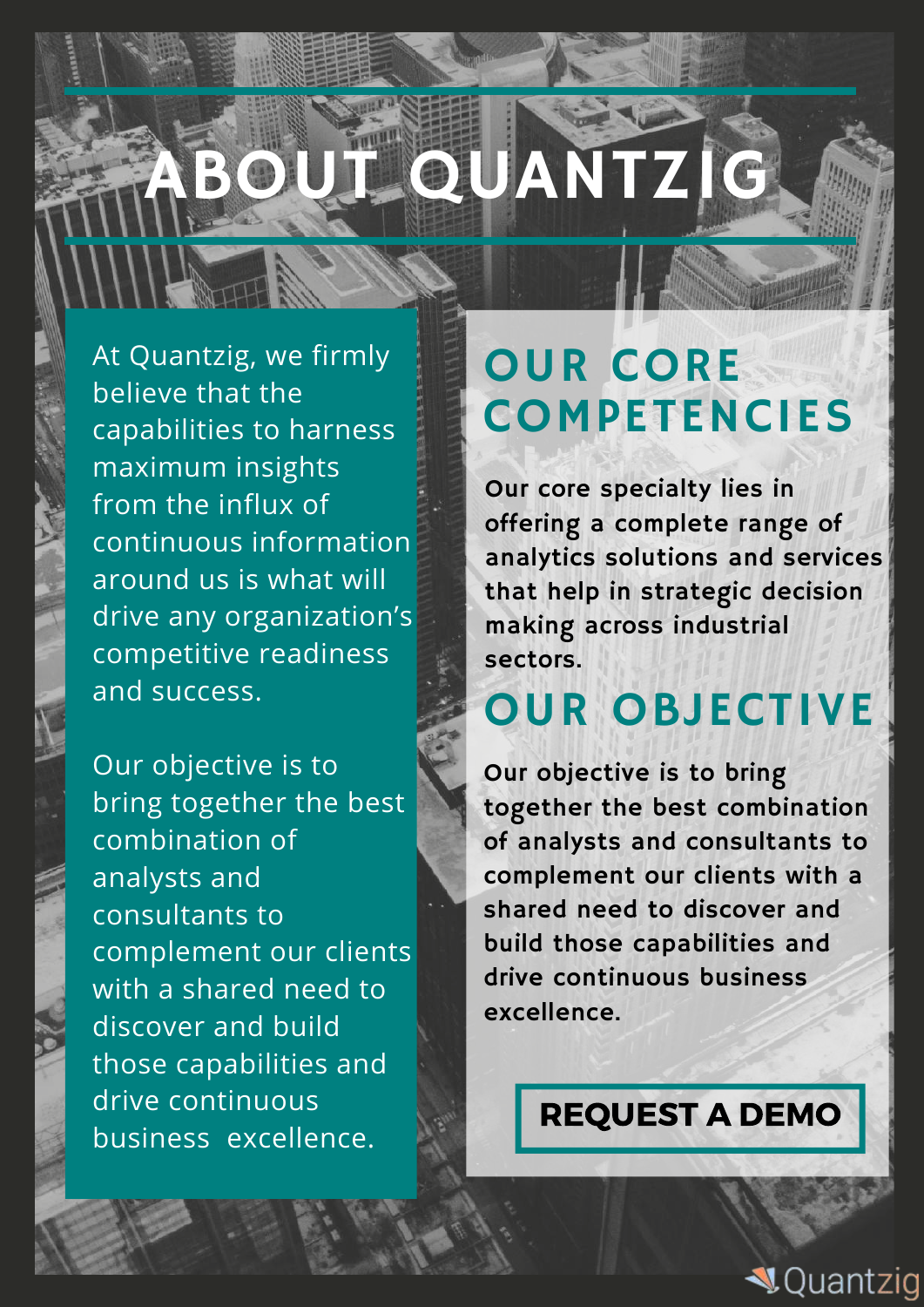# **I N T R O D U C T I O N**



In the data-driven world of business, **financial analytics** has become a crucial component for organizations to stay competitive and relevant. Every company needs prudent financial planning and forecasting, and this is the reason why many companies are leveraging financial analytics solutions to understand and analyze past and current performance, determine if performance is aligned with appropriate benchmarks and make better business decisions. Financial analytics, a subset of business intelligence and enterprise performance management, helps companies to calculate their profits and forecast the future of their business. It also provides detailed insights into the financial status of any organization and helps improve profitability, cash flow, and business value.

**REQUEST [PROPOSAL](https://www.quantzig.com/request-for-proposal?utm_source=WP17&utm_medium=WPWeek17&utm_campaign=WPWeek17)**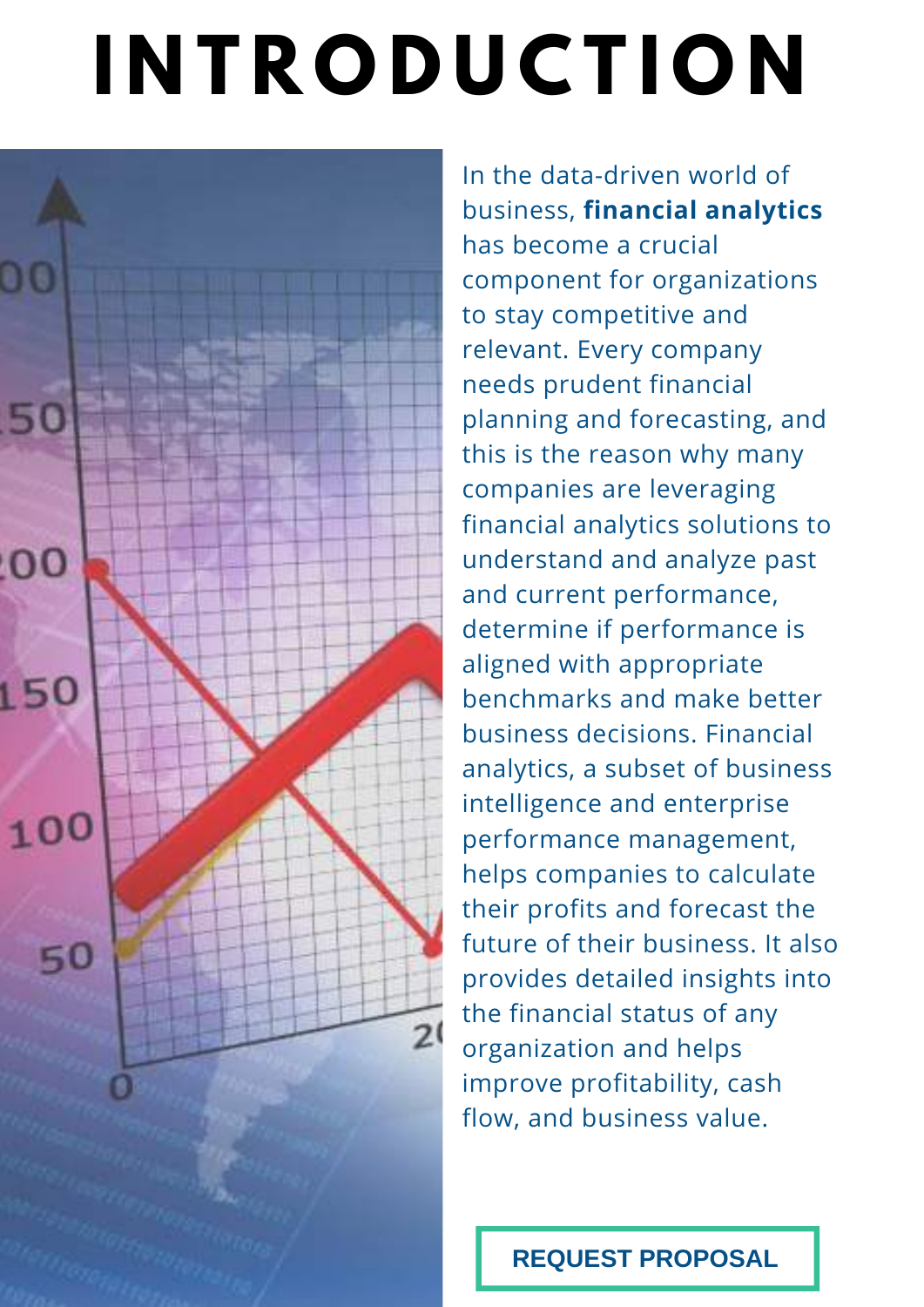# **WHY IS FINANCIAL ANALYTICS IMPORTANT FOR BUSINESSES?**

With the emergence of new business models and advancing technology, the needs of the traditional financial department have changed, leading to the growth of financial analytics. Financial analytics provides timely information to help companies in strategic decisionmaking and shaping future business goals. Tax, accounting, and other financial areas need a data warehouse, which should be integrated with financial analytics to effectively manage the company and help achieve the desired outcome faster. Also, it aids companies in defining the financial objectives, monitoring costs, and revenue due the financial planning execution. Furthermore, financial analytics is the tool that offers businesses out-of-the-box analytical capabilities for workforce management, supply chain management, and sales management.

#### REQUEST A FREE PROPOSAL

Quantzig's financial analytics dashboards allow companies to monitor key [performance](https://www.quantzig.com/request-for-proposal?utm_source=WP18&utm_medium=WPWeek18&utm_campaign=WPWeek18) indicators in real-time. Request a FREE proposal to know more about our portfolio of analytics services.

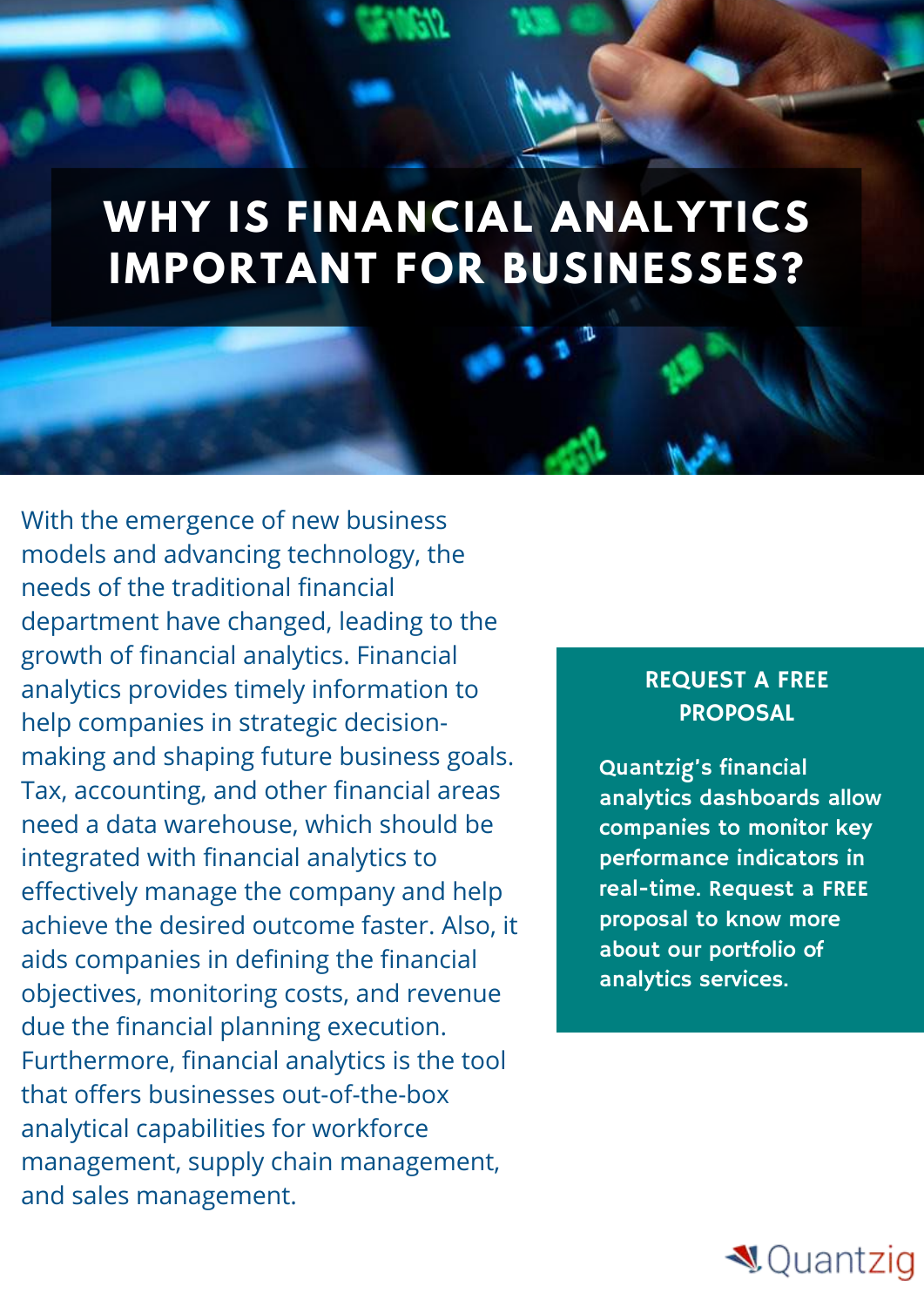

# Top 5 Financial Analytics Secrets that will Help Businesses in Smart Decision Making

## #1. Predictive sales analytics

Sales revenue is the stimulus for any business. So, you must know how much you can expect in return as it has **tactical as well as strategic implications**. Predictive sales analytics is an essential subset of financial analytics that involves figuring out the accuracy of your sales forecast and improving your sales predictions in the future. Sales can be predicted in many ways such as by analyzing trends and patterns in past data or by leveraging predictive techniques like correlation analysis. Predictive sales analytics is an extremely useful tool for planning and helping you manage the peaks and troughs of your business.

*"Financial analytics can help businesses get a real-time view of the organization's performance and factors that drive costs, revenues, and financial growth."*

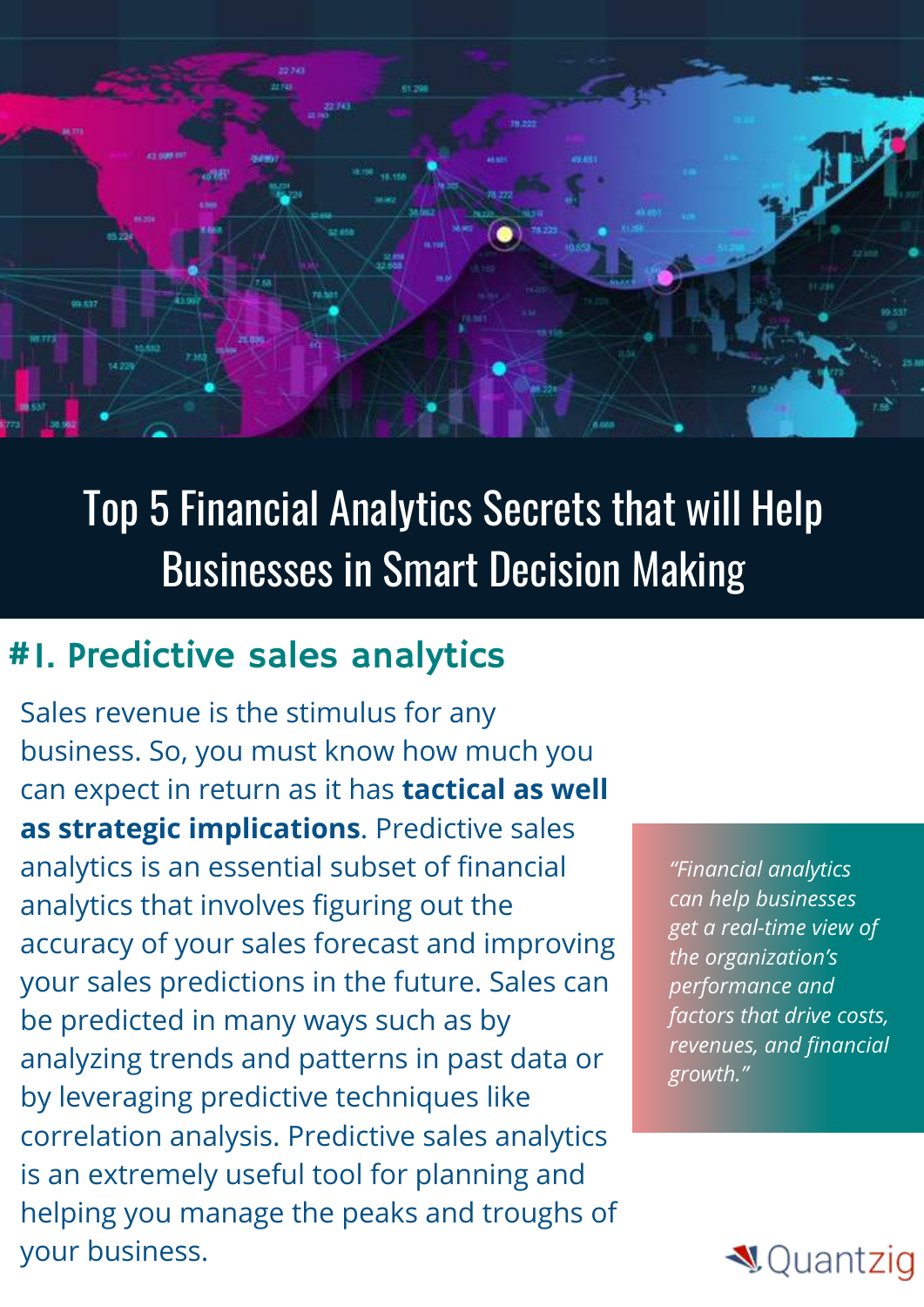

## #2. Customer profitability analytics

Customer profitability analytics helps in identifying customers who are driving profits or losses. By analyzing the profitability of customers, companies can analyze every customer segment in detail and can extract useful insights. Customer profitability analytics can help companies discover their potential customers and this knowledge can further help in improving future marketing efforts.

#### **REQUEST [PROPOSAL](https://www.quantzig.com/request-for-proposal?utm_source=WP18&utm_medium=WPWeek18&utm_campaign=WPWeek18)**

## **₹**Quantzig

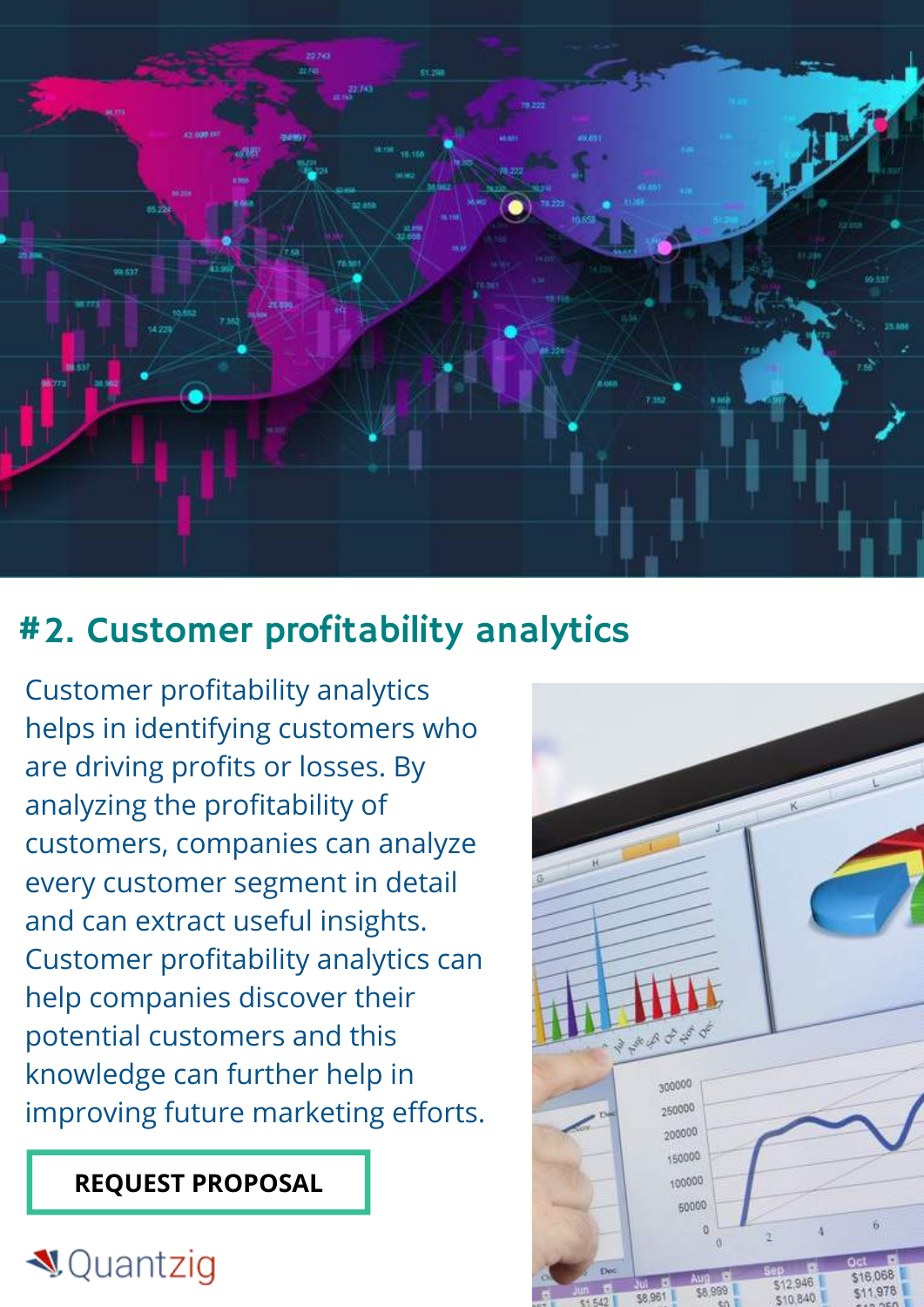

## #3. Product profitability analytics

To stay ahead of the curve, it is important for businesses to know where their money is being made and lost. Product profitability analytics directs the way to discover profitability by individual product, rather than looking at the business as a whole. Product profitability analytics also helps businesses to unveil profitability insights across the product range and helps in better decisionmaking. Furthermore, this helps in profit growth over the course of time. By leveraging product profitability analytics, companies can focus more on the promotion of products to drive maximum revenues and profit for the business.

## #4. Cash flow analytics

The day-to-day operations of a business needs a certain amount of cash to keep the cogs turning and wages paid. Therefore, to gauge the health of the business, it is essential to know the amount of cash flowing in and out. Cash flow analytics uses realtime indicators such as the cash conversion cycle and working capital ratio to predict the future cash flow. Also, cash flow analytics can help a variety of other corporate functions and make businesses more efficient at all the levels.

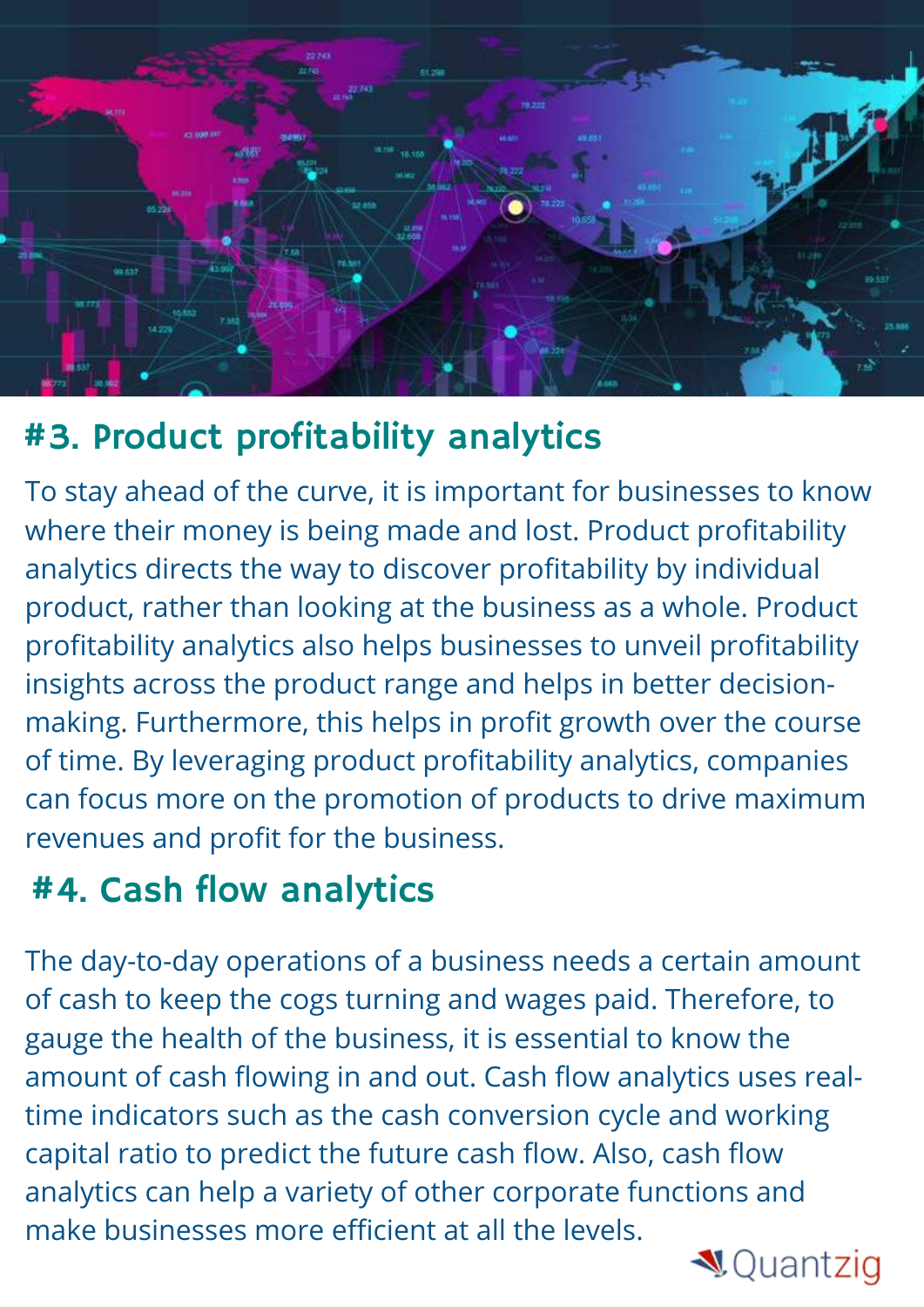

### #5. Shareholder value analytics

By interpreting results sent across by analysts, investors, and the media, companies can gauge their business performance in the stock market. Shareholder value analytics is a calculation of the value of a company by looking at the returns the business provides to its shareholders. It helps in measuring the financial consequences of a specific strategy and determines the value of the business strategy that is actually being delivered to the shareholders. Businesses should frequently use shareholder value analytics to improve decision-making and profitability for the business.

### **[CONTACT US](https://www.quantzig.com/contact-us?utm_source=WP18&utm_medium=WPWeek18&utm_campaign=WPWeek18)**

Get in touch with our experts to know how our customized analytics solutions can help your business